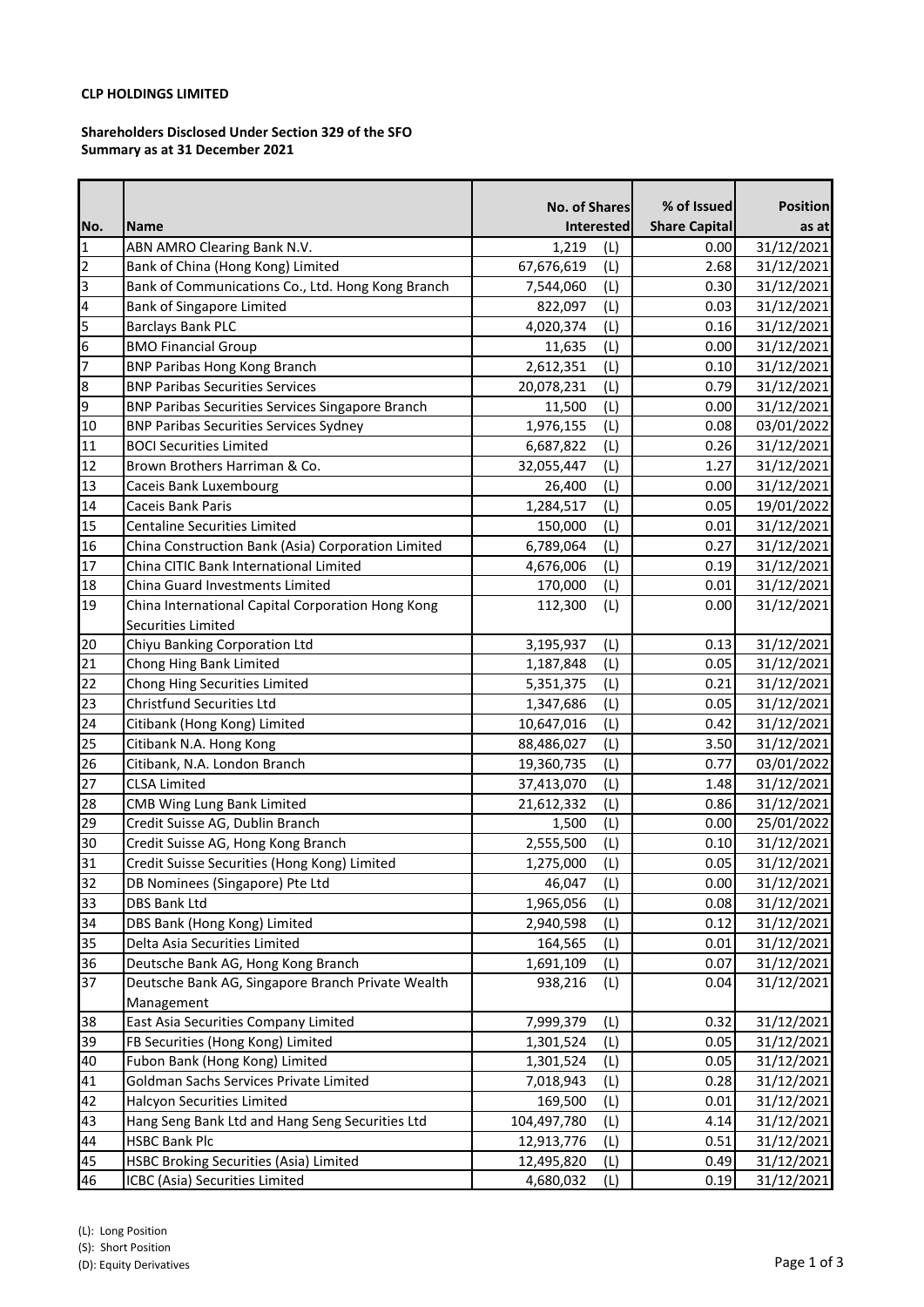# **CLP HOLDINGS LIMITED**

### **Shareholders Disclosed Under Section 329 of the SFO Summary as at 31 December 2021**

|     |                                                        | No. of Shares     |     | % of Issued          | <b>Position</b> |
|-----|--------------------------------------------------------|-------------------|-----|----------------------|-----------------|
| No. | <b>Name</b>                                            | <b>Interested</b> |     | <b>Share Capital</b> | as at           |
| 47  | Industrial and Commercial Bank of China (Asia) Limited | 737,784           | (L) | 0.03                 | 31/12/2021      |
|     |                                                        |                   |     |                      |                 |
| 48  | Interactive Brokers Hong Kong Limited                  | 357,500           | (L) | 0.01                 | 29/12/2021      |
| 49  | JPMorgan Chase Bank, N.A.                              | 122,493,105       | (L) | 4.85                 | 31/12/2021      |
| 50  | JPMorgan Chase Bank, National Association              | 118,472,618       | (L) | 4.69                 | 31/12/2021      |
| 51  | Karl-Thomson Securities Co Ltd                         | 83,839            | (L) | 0.00                 | 31/12/2021      |
| 52  | <b>KBC Bank NV</b>                                     | 102,092           | (L) | 0.00                 | 31/12/2021      |
| 53  | <b>KGI Asia Limited</b>                                | 103,000           | (L) | 0.00                 | 31/12/2021      |
| 54  | <b>LGT Financial Services AG</b>                       | 2,749,718         | (L) | 0.11                 | 31/12/2021      |
| 55  | Liechtensteinische Landesbank AG                       | 126,038           | (L) | 0.00                 | 31/12/2021      |
| 56  | <b>Mellon Financial Corporation</b>                    | 13,778,540        | (L) | 0.55                 | 03/01/2022      |
| 57  | Merrill Lynch Far East Limited                         | 4,375,127         | (L) | 0.17                 | 31/12/2021      |
| 58  | Morgan Stanley & Co, LLC and Morgan Stanley & Co       | 76,946            | (L) | 0.00                 | 31/12/2021      |
|     | International plc                                      |                   |     |                      |                 |
| 59  | Morgan Stanley & Co, LLC and Morgan Stanley & Co       | 42,330            | (S) | 0.00                 | 31/12/2021      |
|     | International plc                                      |                   |     |                      |                 |
| 60  | Nanyang Commercial Bank Limited                        | 7,257,145         | (L) | 0.29                 | 31/12/2021      |
| 61  | National Australia Bank Limited                        | 260,705           | (L) | 0.01                 | 04/01/2022      |
| 62  | <b>National Financial Services LLC</b>                 | 549,176           | (L) | 0.02                 | 06/01/2022      |
| 63  | <b>Natixis</b>                                         | 2,021,957         | (L) | 0.08                 | 31/12/2021      |
| 64  | Nomura International plc                               | 29,818            | (L) | 0.00                 | 31/12/2021      |
| 65  | Nomura Securities Co., Ltd.                            | 45,220            | (L) | 0.00                 | 31/12/2021      |
| 66  | Nomura Singapore Limited                               | 144,000           | (L) | 0.01                 | 31/12/2021      |
| 67  | Northern Trust                                         | 58,866,601        | (L) | 2.33                 | 05/01/2022      |
| 68  | OCBC Wing Hang Bank Limited Hong Kong                  | 8,289,189         | (L) | 0.33                 | 31/12/2021      |
| 69  | OCBC Wing Hang Shares Brokerage Co. Limited            | 266,100           | (L) | 0.01                 | 31/12/2021      |
| 70  | Pershing Limited                                       | 12,500            | (L) | 0.00                 | 31/12/2021      |
| 71  | Pershing LLC                                           | 502,063           | (L) | 0.02                 | 10/01/2022      |
| 72  | Phillip Securities (Hong Kong) Limited                 | 1,591,500         | (L) | 0.06                 | 31/12/2021      |
| 73  | Pictet & Cie (Europe) SA                               | 317,289           | (L) | 0.01                 | 31/12/2021      |
| 74  | <b>Prime Securities Limited</b>                        | 172,736           | (L) | 0.01                 | 31/12/2021      |
| 75  | <b>Public Financial Securities Limited</b>             | 767,062           | (L) | 0.03                 | 31/12/2021      |
| 76  | RBC Investment Services (Asia) Limited                 | 290,000           | (L) | 0.01                 | 31/12/2021      |
| 77  | RBC Investor and Treasury Services Trust S.A.          | 6,123,274         | (L) | 0.24                 | 31/12/2021      |
| 78  | RBC Investor Services Bank S.A.                        | 206,000           | (L) | 0.01                 | 31/12/2021      |
| 79  | RSC Raiffeisen Service Center GmbH                     | 25,800            | (L) | 0.00                 | 31/12/2021      |
| 80  | <b>SEB</b>                                             | 188,300           | (L) | 0.01                 | 31/12/2021      |
| 81  | SG Securities (HK) Limited                             | 3,913,664         | (L) | 0.15                 | 31/12/2021      |
| 82  | Shanghai Commercial Bank Limited                       | 16,771,940        | (L) | 0.66                 | 31/12/2021      |
| 83  | Siu On Securities Ltd                                  | 2,177,760         | (L) | 0.09                 | 31/12/2021      |
| 84  | SIX SIS Ltd                                            | 7,095,265         | (L) | 0.28                 | 31/12/2021      |
| 85  | Société Générale SA                                    | 65,162            | (L) | 0.00                 | 05/01/2022      |
| 86  | Solid King Securities Limited                          | 151,665           | (L) | 0.01                 | 31/12/2021      |
| 87  | Standard Chartered Bank (Hong Kong) Limited            | 44,023,705        | (L) | 1.74                 | 31/12/2021      |
| 88  | <b>State Street Bank and Trust Company</b>             | 207,665,286       | (L) | 8.22                 | 19/01/2022      |
| 89  | Sumitomo Mitsui Trust Bank (U.S.A.) Limited            | 2,659,288         | (L) | 0.11                 | 01/02/2022      |
| 90  | Sun Hung Kai Investment Services Limited               | 102,225           | (L) | 0.00                 | 31/12/2021      |
| 91  | Taiping Securities (HK) Co. Limited                    | 325,261           | (L) | 0.01                 | 31/12/2021      |
| 92  | Tai Tak Securities (Asia) Ltd                          | 138,100           | (L) | 0.01                 | 31/12/2021      |
| 93  | The Bank of East Asia, Limited                         | 21,440,897        | (L) | 0.85                 | 31/12/2021      |
| 94  | The Bank of New York Mellon Corporation                | 91,282,514        | (L) | 3.61                 | 03/01/2022      |

(L): Long Position

(S): Short Position

(D): Equity Derivatives Page 2 of 3